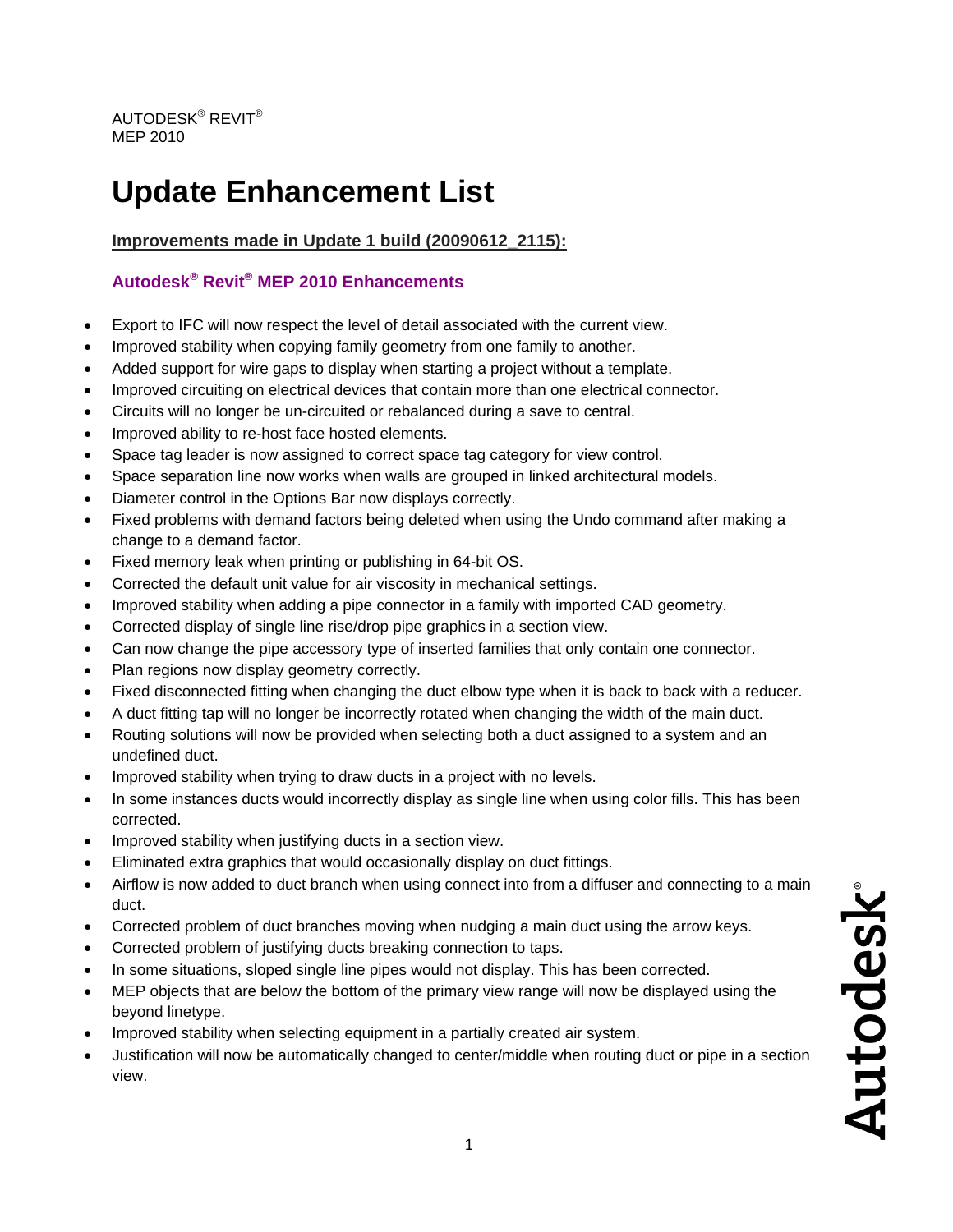Autodesk® Revit® MEP 2010 Update Enhancement List

- When using the layout path tools, small offsets will now be displayed in yellow to indicate that the layout will probably fail if the path is accepted. When this occurs, the user should select another path option or modify the path manually.
- Improved the geometry that is exported as gbXML for energy analysis including eliminating extra cutouts and small sliver spaces.
- Metric models are now imported correctly as metric units when importing into Autodesk® Green Building Studio<sup>®</sup> web-based service.
- Improved stability when editing the zone tag leader family.
- Improved stability when editing nested families.
- Building pads are now correctly exported to gbXML as floors instead of walls.
- Plenum spaces will now display with plenum icon in Heating and Cooling Loads dialog.
- Improved stability when deleting a phase value from an electrical distribution system.
- When using the draw duct command from the right click menu, the new duct will automatically match the shape and size of the selected duct.
- The total load on a power panel will now properly update when an electrical device is changed to a different type with a different load.
- Added tools for pick edges, line shapes, etc. in space separation tool in ribbon.

### **Autodesk® Revit® Platform Enhancements**

- Dragging a ribbon panel near a view no longer causes the view to pan.
- Improvements to color fill output when exporting to DWFx.
- All reference callouts, sections, and elevations will mirror when project is mirrored.
- When the sheet view is active, ribbon commands display the correct UI state.
- "Is Reference" Instance Property is available for reference points.
- Commands in Print Preview mode can now be accessed by keytips.
- Improves stability when printing.
- Decal image path is now saved.
- Disables the "Add to Quick Access Toolbar" option when tool already exists on Quick Access Tool bar.
- View Con trol Bar no longer shows old and new state of commands until the view is redrawn.
- Improved detail level icons in the View Control Bar.
- Improvements to form creation and editing of conceptual masses.
- Improvements to divided surfaces on conceptual masses.
- Improved graphic performance when using View Cube<sup>®</sup> navigation tool.
- Images will now display in print preview and print correctly.
- Improved stability when printing to PDF.
- Type Selector preview images update for types created by Duplicate Type command.
- Type Selector will remain added to Quick Access Toolbar when opening a new Autodesk Revit MEP session.
- When multiple contextual tabs are available, the proper contextual tab will be displayed when clicking on the Options Bar.
- Improved stability when multiple sessions of Autodesk Revit MEP are running.
- Duplicate icons from ribbon and application frame no longer appear in the Options Bar.
- Improved stability when plotting or exporting.
- Alt+Numeric keypad entries will create the expected special text character.
- Improved ribbon display issues.
- TIFF images will display correctly in plan after project is reopened.
- Relinquish all when closing a local file now works if there is a new view, family, or workset in the project.
- Selecting Boundary when creating a ramp or stair no longer reverts back to Run option.
- Flip controls are now available in the Detail Component family editor.